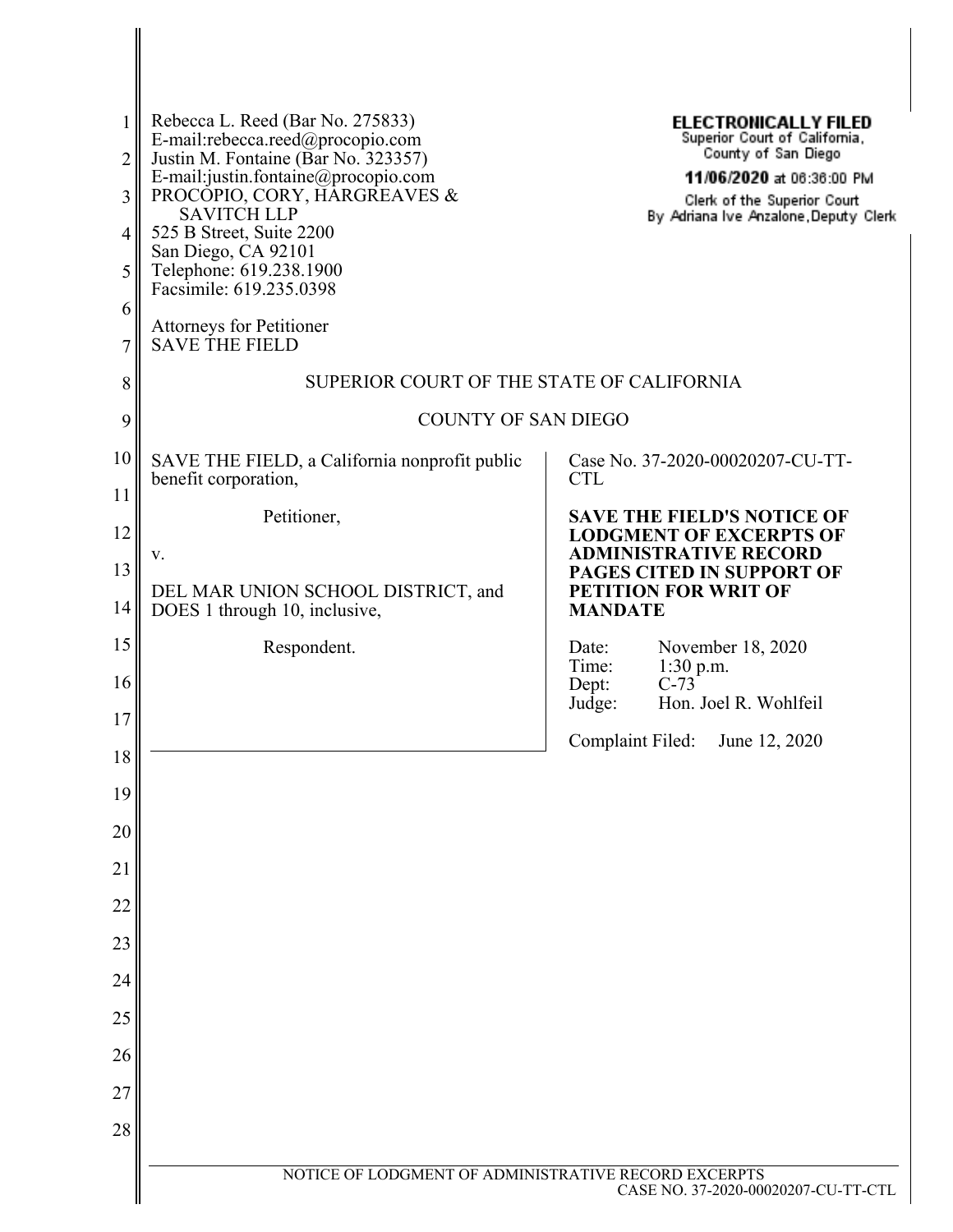2 3 Petitioner Save the Field ("Save the Field") respectfully lodges the following excerpts of the Administrative Record cited in support of Save the Field's Petition for Writ of Mandate (the "Petition").

| <b>TAB</b><br>NO. | <b>ADMIN.</b><br><b>RECORD</b><br><b>VOLUME/TAB</b> | <b>ADMIN.</b><br><b>RECORD</b><br>PAGE(S) | <b>DESCRIPTION</b>                                                                                                                                                                         |
|-------------------|-----------------------------------------------------|-------------------------------------------|--------------------------------------------------------------------------------------------------------------------------------------------------------------------------------------------|
| 1.                | Vol. I, Tab 1                                       | AR00001                                   | Notice of Determination                                                                                                                                                                    |
| 2.                | Vol. I, Tab 2                                       | AR00010-00011                             | Notice of Intent (NOI) to Adopt a Mitigated<br>Negative Declaration for the Del mar Heights<br>School Rebuild Project                                                                      |
| 3.                | Vol. I, Tab 5                                       | AR00023-00024                             | Initial Study/Mitigated Negative Declaration<br>(Introduction, pp. 1-2)                                                                                                                    |
| 4.                | Vol. I, Tab 5                                       | AR00029                                   | Figure 3 - Local Vicinity                                                                                                                                                                  |
| 5.                | Vol. I, Tab 5                                       | AR00037-00042                             | Initial Study/Mitigated Negative Declaration<br>(Introduction, pp. 15-20)                                                                                                                  |
| 6.                | Vol. I, Tab 5                                       | AR00043                                   | Figure $5 -$ Site Plan                                                                                                                                                                     |
| 7.                | Vol. I, Tab 5                                       | AR00075-00076                             | Initial Study/Mitigated Negative Declaration<br>(Biological Resources, pp. 53-54)                                                                                                          |
| 8.                | Vol. I, Tab 5                                       | AR00103-00117                             | Initial Study/Mitigated Negative Declaration<br>(Land Use and Planning, Mineral Resources,<br>Noise, Population and Housing, Public Services,<br>Recreation and Transportation, pp. 81-95) |
| 9.                | Vol. I, Tab 5                                       | AR00143-00144                             | Initial Study/Mitigated Negative Declaration<br>(Wildfire, pp. 121-122)                                                                                                                    |
| 10.               | Vol. IV, Tab<br>1(b)                                | AR02273                                   | San Diego CEQA Significance Determination<br>Thresholds, Temporary Construction Noise (p. 54)                                                                                              |
| 11.               | Vol. V, Tab $1(c)$                                  | AR03106                                   | San Diego CEQA Significance Determination<br>Thresholds, Temporary Construction Noise (p. 54)                                                                                              |
| 12.               | Vol. V, Tab $1(g)$                                  | AR03275-03276                             | Torrey Pines Community Plan (Executive<br>Summary, pp. 3-4)                                                                                                                                |
| 13.               | Vol. V, Tab $1(g)$                                  | AR03289-03290                             | Torrey Pines Community Plan (Planning Context -<br>Local Coastal Program Description, pp. 17-18)                                                                                           |
|                   |                                                     |                                           | 2<br>NOTICE OF LODGMENT OF ADMINISTRATIVE RECORD EXCERPTS                                                                                                                                  |

1

DOCS 128515-000002/4265070.2 CASE NO. 37-2020-00020207-CU-TT-CTL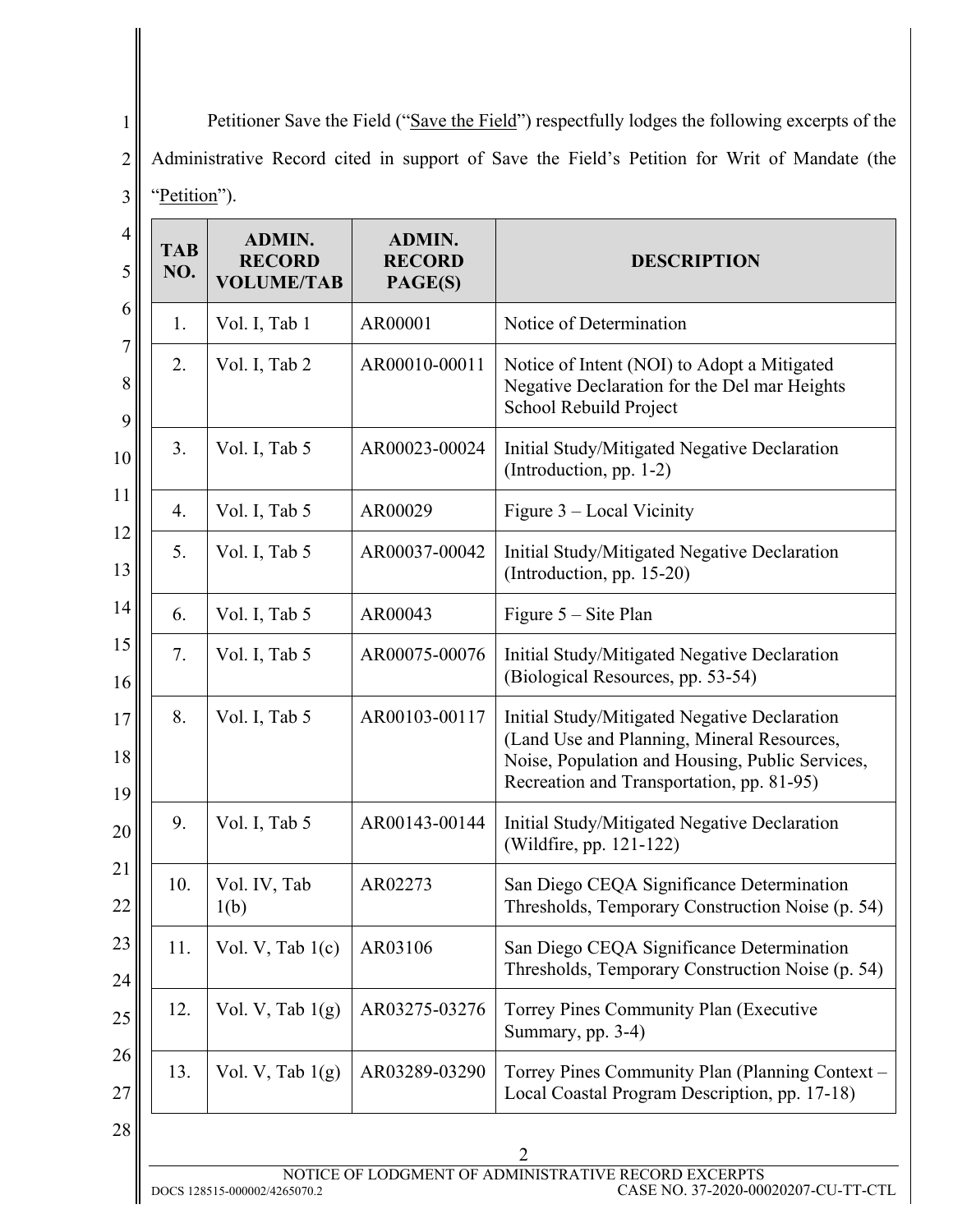| <b>TAB</b><br>NO. | <b>ADMIN.</b><br><b>RECORD</b><br><b>VOLUME/TAB</b> | ADMIN.<br><b>RECORD</b><br>PAGE(S) | <b>DESCRIPTION</b>                                                                                                                                                    |
|-------------------|-----------------------------------------------------|------------------------------------|-----------------------------------------------------------------------------------------------------------------------------------------------------------------------|
| 14.               | Vol. V, Tab $1(g)$                                  | AR3302-03304                       | Torrey Pines Community Plan (Resource<br>Management & Open Space Element Policies, pp.<br>$27-29$                                                                     |
| 15.               | Vol. V, Tab $1(g)$                                  | AR03320                            | Torrey Pines Community Plan (Transportation<br>Element Policies, p. 45)                                                                                               |
| 16.               | Vol. V, Tab $1(g)$                                  | AR03337                            | Torrey Pines Community Plan (Residential<br>Element Policies, p. 62)                                                                                                  |
| 17.               | Vol. V, Tab $1(g)$                                  | AR03364                            | Torrey Pines Community Plan (Community<br>Facilities Element, p. 89)                                                                                                  |
| 18.               | Vol. V, Tab $1(g)$                                  | AR03369-03370                      | <b>Torrey Pines Community Plan Community</b><br>Facilities Element Policies, pp. 94-95)                                                                               |
| 19.               | Vol. V, Tab $1(g)$                                  | AR03377                            | Torrey Pines Community Plan (Relationship to the<br>General Plan, Recreation, p. 102)                                                                                 |
| 20.               | Vol. V, Tab $1(g)$                                  | AR03393                            | Torrey Pines Community Plan (Local Coastal<br>Program Policies - Visual Resources, p. 118)                                                                            |
| 21.               | Vol. VI, Tab 1                                      | AR03476                            | Response to Comments (Recreation/Green Space,<br>$p. 2-47$                                                                                                            |
| 22.               | Vol. VI, Tab 1                                      | AR03490-03491                      | Response to Comments (Wildfire, pp. $2-61-2-62$ )                                                                                                                     |
| 23.               | Vol. VI, Tab 1                                      | AR03504-03509                      | Sierra Club North County Coastal Group<br>Comments on Mitigated Negative Declaration for<br>the Del Mar Heights School Rebuild Project                                |
| 24.               | Vol. VI, Tab 1                                      | AR03571-03571                      | Play Outside Del Mar Comments on Mitigated<br>Negative Declaration for Del Mar Heights School<br>$(pp. 22-24)$                                                        |
| 25.               | Vol. VI, Tab 1                                      | AR03616                            | Email from Judith Verbanets                                                                                                                                           |
| 26.               | Vol. VI, Tab 1                                      | AR03658-03660                      | California Department of Parks and Recreation<br>Comments on Initial Study/Mitigated Negative<br>Declaration for Del Mar Heights Elementary<br>School Rebuild Project |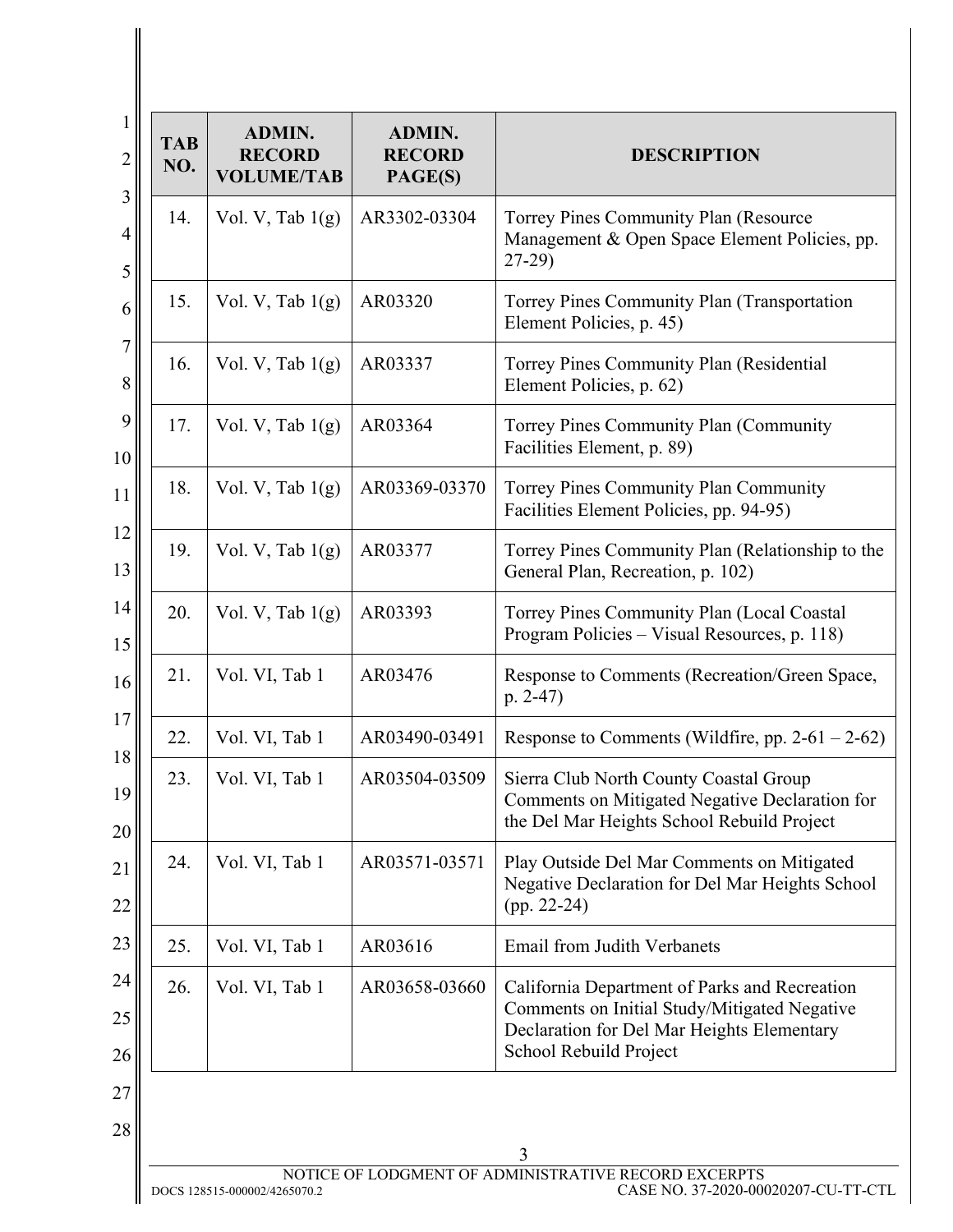| <b>TAB</b><br>NO. | <b>ADMIN.</b><br><b>RECORD</b><br><b>VOLUME/TAB</b> | ADMIN.<br><b>RECORD</b><br>PAGE(S) | <b>DESCRIPTION</b>                                                                                                                                                            |
|-------------------|-----------------------------------------------------|------------------------------------|-------------------------------------------------------------------------------------------------------------------------------------------------------------------------------|
| 27.               | Vol. VI, Tab 1                                      | AR03727-03735                      | RK Engineering Group, Inc. Del Mar Heights<br>School Rebuild Project Initial Study/Mitigated<br>Negative Declaration (IS/MND) Air Quality,<br>Noise and Transportation Review |
| 28.               | Vol. VI, Tab 1                                      | AR03745                            | Response to Comments Table 16, Project<br>Consistency with Torrey Pines Community Plan<br><b>Key Policies</b>                                                                 |
| 29.               | Vol. VI, Tab 1                                      | AR03876-03879                      | Baker Nowicki Design Studio Meeting Minutes -<br>DSA Pre Application Meeting dated February 24,<br>2020                                                                       |
| 30.               | Vol. VI, Tab 1                                      | AR03880                            | Del Mar Heights School Rebuild Increment 1<br>Design Plans dated February 11, 2020 (Cover<br>Page)                                                                            |
| 31.               | Vol. VI, Tab 1                                      | AR03908-03927                      | RK Engineering Group, Inc. Statement of<br>Qualifications                                                                                                                     |
| 32.               | Vol. VIII, Tab<br>1(l)                              | AR04780                            | Del Mar Union School District Notice of<br>Completion & Environmental Document<br>Transmittal                                                                                 |
| 33.               | Vol. IX, Tab 1                                      | AR4825-4833                        | <b>Full Text of Measure MM</b>                                                                                                                                                |
| 34.               | Vol. IX, Tab 3                                      | AR4836-4838                        | Letter from Procopio to Del Mar Union School<br>District Board of Trustees on behalf of Save the<br>Field, dated April 28, 2020                                               |
| 35.               | Vol. IX, Tab 4                                      | AR4848-4854                        | Measure MM Cumulative Project Expenditures as<br>of March 31, 2020                                                                                                            |
|                   | DATED: November 6, 2020                             |                                    | PROCOPIO, CORY, HARGREAVES &<br><b>SAVITCH LLP</b>                                                                                                                            |
|                   |                                                     |                                    | By:<br>Rebecca L. Reed                                                                                                                                                        |
|                   |                                                     |                                    | Justin M. Fontaine<br>Attorneys for Petitioner<br><b>SAVE THE FIELD</b>                                                                                                       |